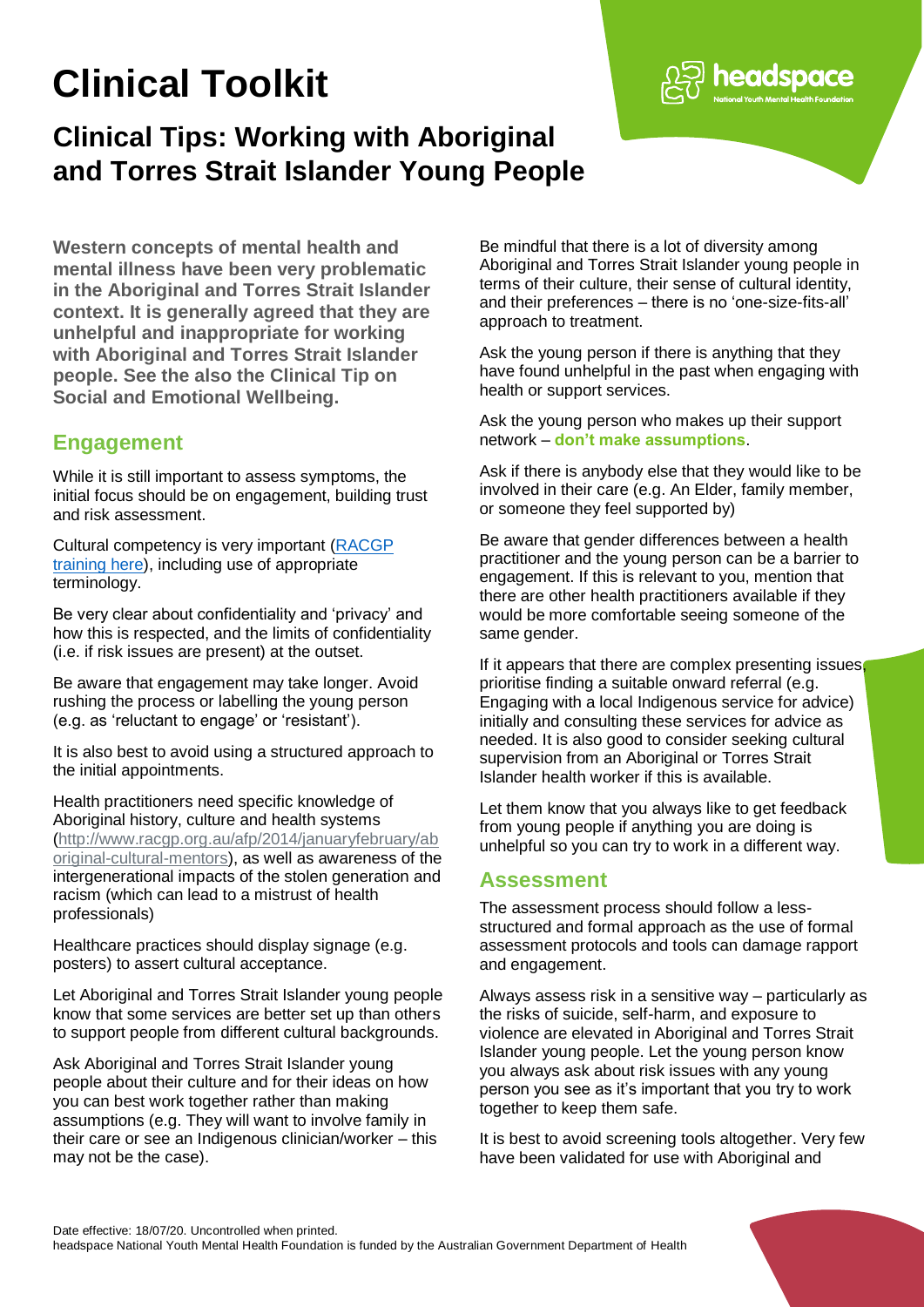

Torres Strait Islander young people. Feedback from Aboriginal and Torres Strait Islander young people who have attended headspace has suggested that the use of screening tools can act as a barrier to engagement.

It is likely to be unhelpful to introduce Western language around 'mental illness' or specific disorders. Instead explore the young person's understanding of their symptoms and use their language (e.g. "feeling not quite right"). Additionally, when talking about mental health/illness you can use terms such as wellbeing instead of mental illness/health.

Ensure you use a strengths based approach – ask them about themselves, what they like doing, what has helped in the past when they have faced difficulties, what is helping them to cope or keep strong at the moment. Aboriginal and Torres Strait Islander communities have unique protective factors including the sense of kinship; connection to land, culture, community and ancestry; and a history of extraordinary resilience.

It is particularly important to be aware that mental health difficulties in Aboriginal and Torres Strait Islander people often occur in the context of significant social and economic stressors (e.g. unemployment, homelessness, racism, exposure to traumatic experiences and violence, financial stress).

Take time to explore the psychosocial circumstances of the young person and how these may be contributing to their presentation

If a young person is experiencing significant psychosocial problems, the initial focus should be on establishing how you may be able to support them to ensure that their basic needs are met (e.g. housing, safety). This may involve referral to support agencies. This discussion should always be conducted in a way that is empowering to the young person, using a collaborative approach and asking them if they have any preferences about how you might best support them.

Validate the young person's distress in the context of their situation. Avoid pathologising their emotions. Even if they meet criteria for a DSM-5 diagnosis, it is important to validate that their experiences are occurring in the context of extreme adversity. Making a diagnosis or introducing diagnostic language may not be appropriate or helpful. It is particularly important to be aware of the transgenerational and

intergenerational impact of trauma on Aboriginal and Torres Strait Islander young people and how this may be impacting their presentation.

Where a young person has basic needs that are unmet (e.g. housing, safety) it is usually necessary to attend to these before commencing treatment of psychological symptoms.

# **Diagnosis and Treatment**

Perhaps it is best-practice to be slower to formally diagnose given the cultural complexities and consider any diagnosis provisional until further assessment is provided by a specialised mental health practitioner (ideally with specific cultural training);

Respect the young person's wishes on whether or not they want to be referred to an Aboriginal or Torres Strait Islander mental health practitioner. Unless the young person's preference is otherwise, it is usually good practice to, refer to an Aboriginal or Torres Strait Islander mental health practitioner where available or a mental health practitioner with experience and training in working with Aboriginal and Torres Strait Islander people.

Under MBS Better Access funding, GPs may include either Narrative Therapy or CBT as suggested treatments on a mental health care plan. Highly structured CBT may not match the needs and learning style of Aboriginal and Torres Strait Islander young people. CBT can be adapted to be more culturally appropriate (see p. 391 of Working Together)

# **Accessing Training and Resources**

It is essential to complete cultural-competency training (see [RACGP training here](https://www.racgp.org.au/the-racgp/faculties/atsi/education/post-fellowship/cultural-awareness-and-cultural-safety-training) and [Australian Indigenous](http://www.culturalcompetence.net.au/)  [Psychologists Association; AIPA\)](http://www.culturalcompetence.net.au/).

Ensure that you are familiar with the DSM-5 guidelines on culturally appropriate assessment. It is recommended that you read the second edition of *Working Together: Aboriginal and Torres Strait Islander Mental Health and Wellbeing Principles and Practice.* In particular:

 Chapter 1 provides a helpful overview of Aboriginal Social, Historical and Cultural contexts. It is essential to have an understanding of these contexts when working with Aboriginal and Torres Strait Islander people.